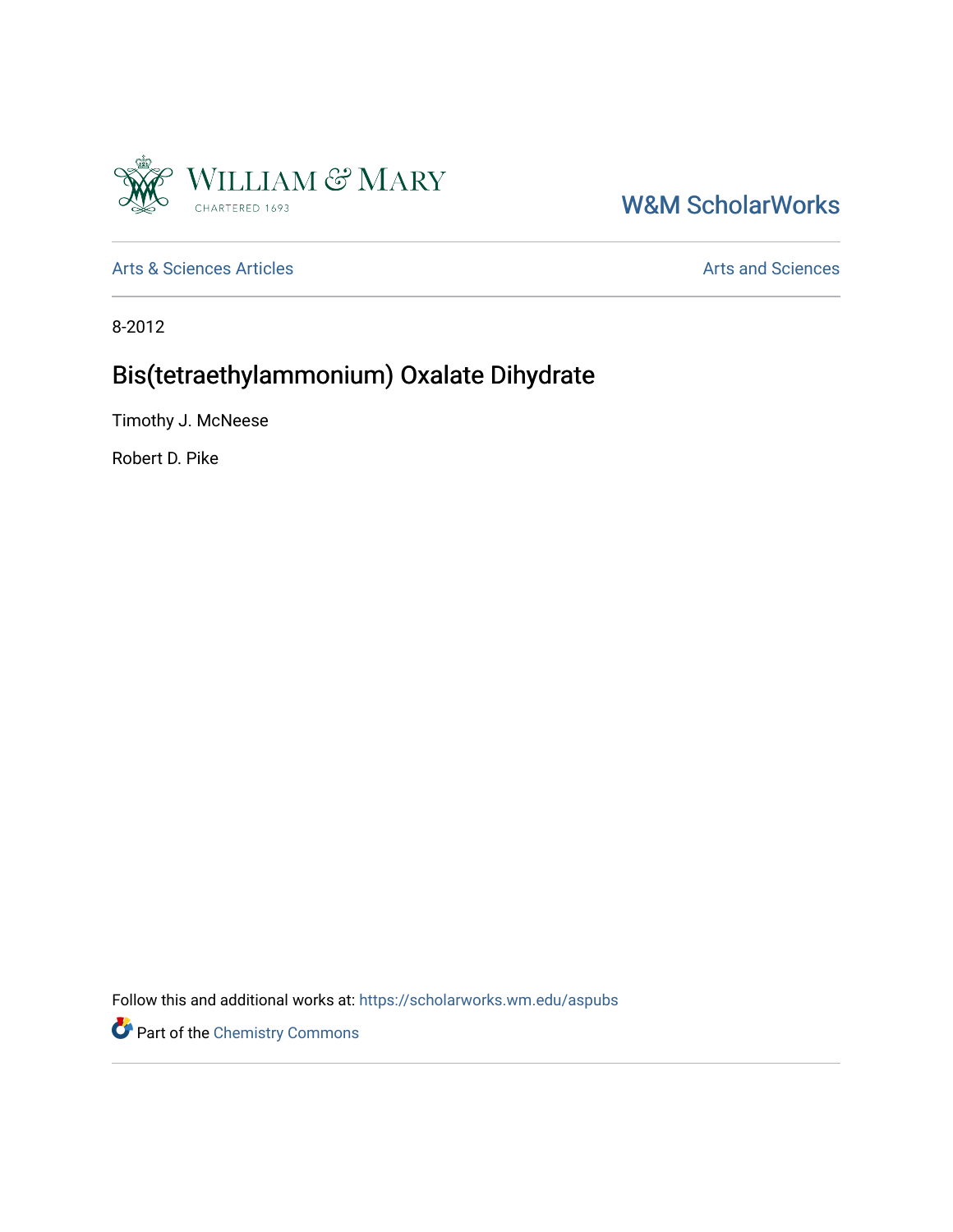## organic compounds

Acta Crystallographica Section E Structure Reports Online

ISSN 1600-5368

## Bis(tetraethylammonium) oxalate dihydrate

### Timothy J. McNeese<sup>a</sup>\* and Robert D. Pike<sup>b</sup>

<sup>a</sup> Department of Chemistry, Loyola University Maryland, 4501 North Charles Street, Baltimore, MD 21210-2699, USA, and <sup>b</sup>Department of Chemistry, College of William and Mary, PO Box 8795, Williamsburg, VA 23187-8795, USA Correspondence e-mail: tmcneese@loyola.edu

Received 1 June 2012; accepted 2 July 2012

Key indicators: single-crystal X-ray study;  $T = 100$  K; mean  $\sigma$ (C–C) = 0.003 Å; R factor =  $0.031$ ; wR factor =  $0.081$ ; data-to-parameter ratio =  $7.9$ .

The title compound,  $2C_8H_{20}N^+ \cdot C_2O_4^2$  -  $2H_2O$ , synthesized by neutralizing  $H_2C_2O_4$ :2 $H_2O$  with  $(C_2H_5)_4NOH$  in a 1:2 molar ratio, is a deliquescent solid. The oxalate ion is nonplanar, with a dihedral angle between carboxylate groups of  $64.37 \,(2)^{\circ}$ . O-H··· O hydrogen bonds of moderate strength link the O atoms of the water molecules and the oxalate ions into rings parallel to the  $c$  axis. The rings exhibit the graph-set motif  $R_4^4(12)$ . In addition, there are weak C-H $\cdots$ O interactions in the crystal structure.

#### Related literature

For related compounds containing planar and nonplanar oxalate ions, see: Beagley & Small (1964); Robertson (1965); Jeffrey & Parry (1954). For general syntheses of tetraalkylammonium salts and their uses, see: Barthel & Kunz (1988); Heck (1982); Markowitz (1957); McNeese et al. (1984); Starks (1971). For uses of  $[(C_2H_5)_4N)_2(C_2O_4)]$  2H<sub>2</sub>O, see: Darensbourg et al. (1992); Demadis & Coucouvanis (1995); Diop et al. (1997); Engels et al. (1983). For classification of the graph-set motifs, see: Etter et al. (1990). For classification of the hydrogen bonds, see: Gilli & Gilli (2009). Oxalate was confirmed by the blue ring resorcinol test (Chernoff, 1920).



#### Experimental

Crystal data

```
2C_8H_{20}N^+ \cdot C_2O_4^2 - 2H_2OM_r = 384.55Orthorhombic, Pca2<sub>1</sub>
a = 19.9302(4) Å
b = 7.6627(1) Å
```
 $c = 14.3253$  (3) Å  $V = 2187.75$  (7)  $\AA^3$  $Z = 4$ Cu  $K\alpha$  radiation  $\mu$  = 0.70 mm<sup>-1</sup>



#### $T = 100 \text{ K}$  0.32  $\times$  0.25  $\times$  0.05 mm

#### Data collection

Bruker SMART APEXII CCD diffractometer Absorption correction: multi-scan (SADABS; Sheldrick, 2004)  $T_{\text{min}} = 0.808, T_{\text{max}} = 0.966$ 

#### Refinement

 $R[F^2 > 2\sigma(F^2)] = 0.031$  $wR(F^2) = 0.081$  $S = 1.07$ 2026 reflections 256 parameters 1 restraint

2026 independent reflections 1953 reflections with  $I > 2\sigma(I)$  $R_{\text{int}} = 0.067$ 

17374 measured reflections

H atoms treated by a mixture of independent and constrained refinement  $\Delta \rho_{\text{max}} = 0.20 \text{ e } \text{\AA}_{\text{s}}^{-3}$  $\Delta \rho_{\text{min}} = -0.16 \text{ e A}^{-3}$ 

### Table 1

Hydrogen-bond geometry  $(\mathring{A}, \degree)$ .

| $D - H \cdots A$                      | $D-H$   | $H \cdots A$ | $D\cdots A$ | $D - H \cdots A$ |
|---------------------------------------|---------|--------------|-------------|------------------|
| $O6 - H1W \cdots O1$ <sup>i</sup>     | 0.82(4) | 1.96(4)      | 2.749(2)    | 161(3)           |
| $O6 - H2W \cdots O3ii$                | 0.87(4) | 2.00(4)      | 2.842(2)    | 162(3)           |
| $O5 - H3W \cdot O2$ <sup>iii</sup>    | 0.86(4) | 1.88(4)      | 2.720(2)    | 166(4)           |
| $O5 - H4W \cdots O4$ <sup>iv</sup>    | 0.85(4) | 1.89(4)      | 2.732(2)    | 167(3)           |
| $C3 - H3B \cdots O2^i$                | 0.99    | 2.40         | 3.300(3)    | 151              |
| $C5 - H5A \cdots$ O1                  | 0.99    | 2.43         | 3.324(3)    | 149              |
| $C5 - H5B \cdots O4$ <sup>iii</sup>   | 0.99    | 2.34         | 3.270(3)    | 157              |
| $C7 - H7A \cdots O3ii$                | 0.99    | 2.44         | 3.332(3)    | 150              |
| $CS-H8B\cdots O4$ <sup>iii</sup>      | 0.98    | 2.57         | 3.497(3)    | 158              |
| $C10-H10A\cdots O21$                  | 0.98    | 2.50         | 3.450(3)    | 162              |
| $C11 - H11B \cdots O5^v$              | 0.99    | 2.41         | 3.384(3)    | 167              |
| $C13 - H13A \cdots O1^{vi}$           | 0.99    | 2.37         | 3.334(3)    | 165              |
| $C15 - H15B \cdots O4^{v_1}$          | 0.99    | 2.51         | 3.166(3)    | 124              |
| $C16 - H16C \cdots O6$ <sup>vii</sup> | 0.98    | 2.59         | 3.559(3)    | 170              |
| $C18 - H18A \cdots Q3^{i}$            | 0.98    | 2.59         | 3.296(2)    | 129              |

Symmetry codes: (i)  $x, y - 1, z$ ; (ii)  $-x + 1, -y + 1, z - \frac{1}{2}$ ; (iii)  $-x + 1, -y + 2, z - \frac{1}{2}$ ; (iv)  $x, y, z - 1$ ; (v)  $-x + 1, -y + 1, z + \frac{1}{2}$ ; (vi)  $x + \frac{1}{2}$ ,  $-y + 1, z$ ; (vii)  $-x + 1, -y, z + \frac{1}{2}$ .

Data collection: APEX2 (Bruker, 2004); cell refinement: SAINT-Plus (Bruker, 2004); data reduction: SAINT-Plus; program(s) used to solve structure: SHELXS97 (Sheldrick, 2008); program(s) used to refine structure: SHELXLE (Hübschle et al., 2011); molecular graphics: ORTEP-3 (Farrugia, 1997) and Mercury (Macrae et al., 2006); software used to prepare material for publication: SHELXL97 (Sheldrick, 2008).

TJM acknowledges Daniel M. Perrine and Daniel R. Gorbaty for technical assistance and Loyola University Maryland for financial support. RDP thanks the NSF (grant No. CHE-0443345) and the College of William and Mary for the purchase of the X-ray equipment.

Supplementary data and figures for this paper are available from the IUCr electronic archives (Reference: FB2256).

#### References

- Barthel, J. & Kunz, W. (1988). J. Solution Chem. 17, 399–415.
- Beagley, B. & Small, R. W. H. (1964). Acta Cryst. 17, 783–788.
- Bruker (2004). APEX2 and SAINT-Plus. Bruker AXS Inc., Madison, Wisconsin, USA.
- Chernoff, L. H. (1920). J. Am. Chem. Soc. 42, 1784–1785.
- Darensbourg, D. J., Chojnacki, J. A. & Reibenspies, J. H. (1992). Inorg. Chem. 31, 3428–3433.
- Demadis, K. D. & Coucouvanis, D. (1995). Inorg. Chem. 34, 436–448.

Diop, L., Mahon, M. F., Molloy, K. C. & Sidibe, M. (1997). Main Group Met. Chem. 20, 649–654.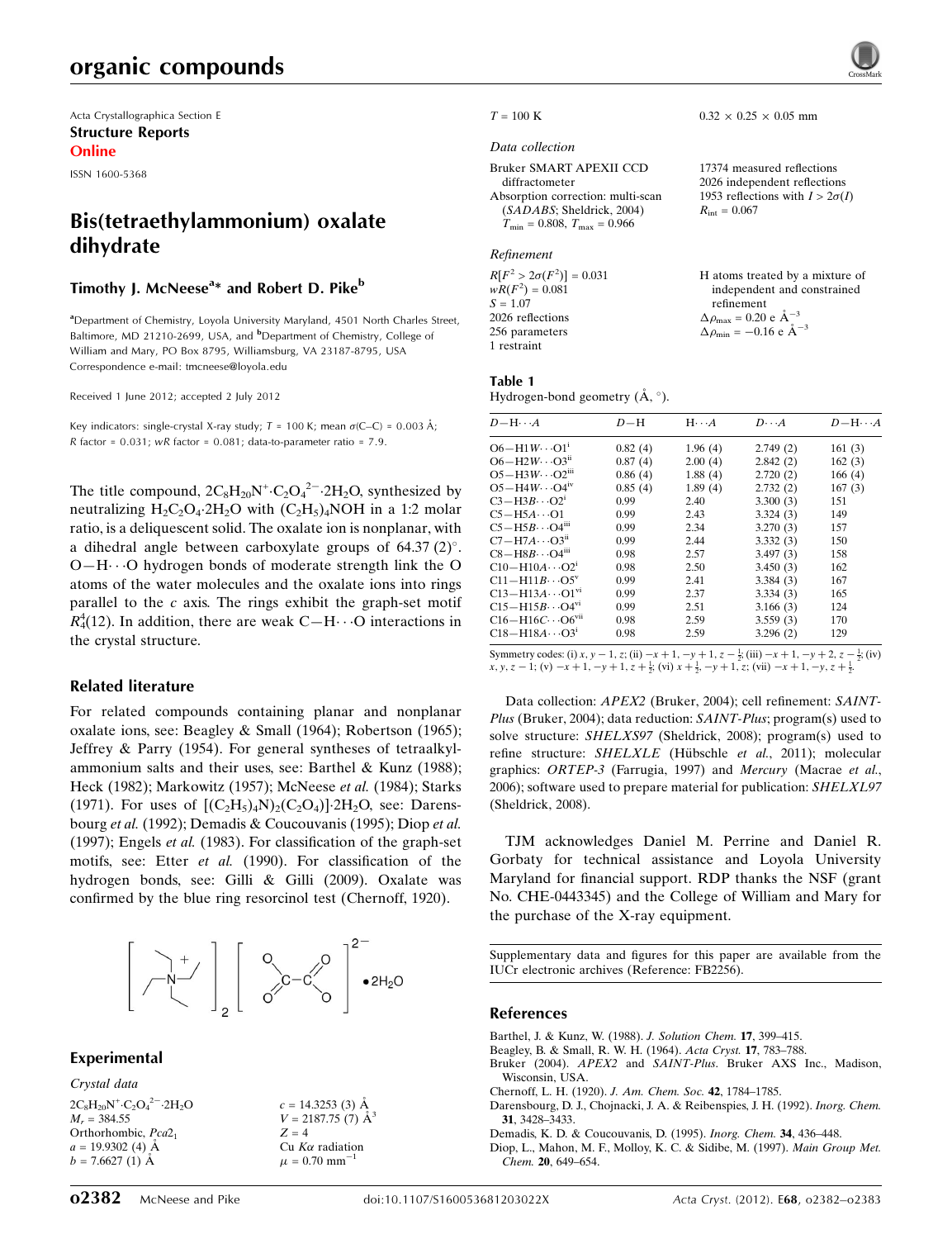Engels, R., Smit, C. J. & van Tilborg, W. J. M. (1983). Angew. Chem. Int. Ed. Engl. 22, 492–493.

- Etter, M. C., MacDonald, J. C. & Bernstein, J. (1990). Acta Cryst. B46, 256–262. Farrugia, L. J. (1997). J. Appl. Cryst. 30, 565.
- Gilli, G. & Gilli, P. (2009). The Nature of the Hydrogen Bond. Outline of a Comprehensive Hydrogen Bond Theory, p. 61. Oxford, New York: International Union of Crystallography, Oxford University Press.

Heck, R. F. (1982). Org. React. 27, 345–390.

- Hübschle, C. B., Sheldrick, G. M. & Dittrich, B. (2011). J. Appl. Cryst. 44, 1281– 1284.
- Jeffrey, G. A. & Parry, G. S. (1954). J. Am. Chem. Soc. 76, 5283–5286.
- Macrae, C. F., Edgington, P. R., McCabe, P., Pidcock, E., Shields, G. P., Taylor, R., Towler, M. & van de Streek, J. (2006). J. Appl. Cryst. 39, 453–457.
- Markowitz, M. M. (1957). J. Org. Chem. 22, 983–984.
- McNeese, T. J., Cohen, M. B. & Foxman, B. M. (1984). Organometallics, 3, 552– 556.
- Robertson, J. H. (1965). Acta Cryst. 18, 410–417.
- Sheldrick, G. M. (2004). SADABS. University of Göttingen, Germany.
- Sheldrick, G. M. (2008). Acta Cryst. A64, 112–122.
- Starks, C. M. (1971). J. Am. Chem. Soc. 93, 195–199.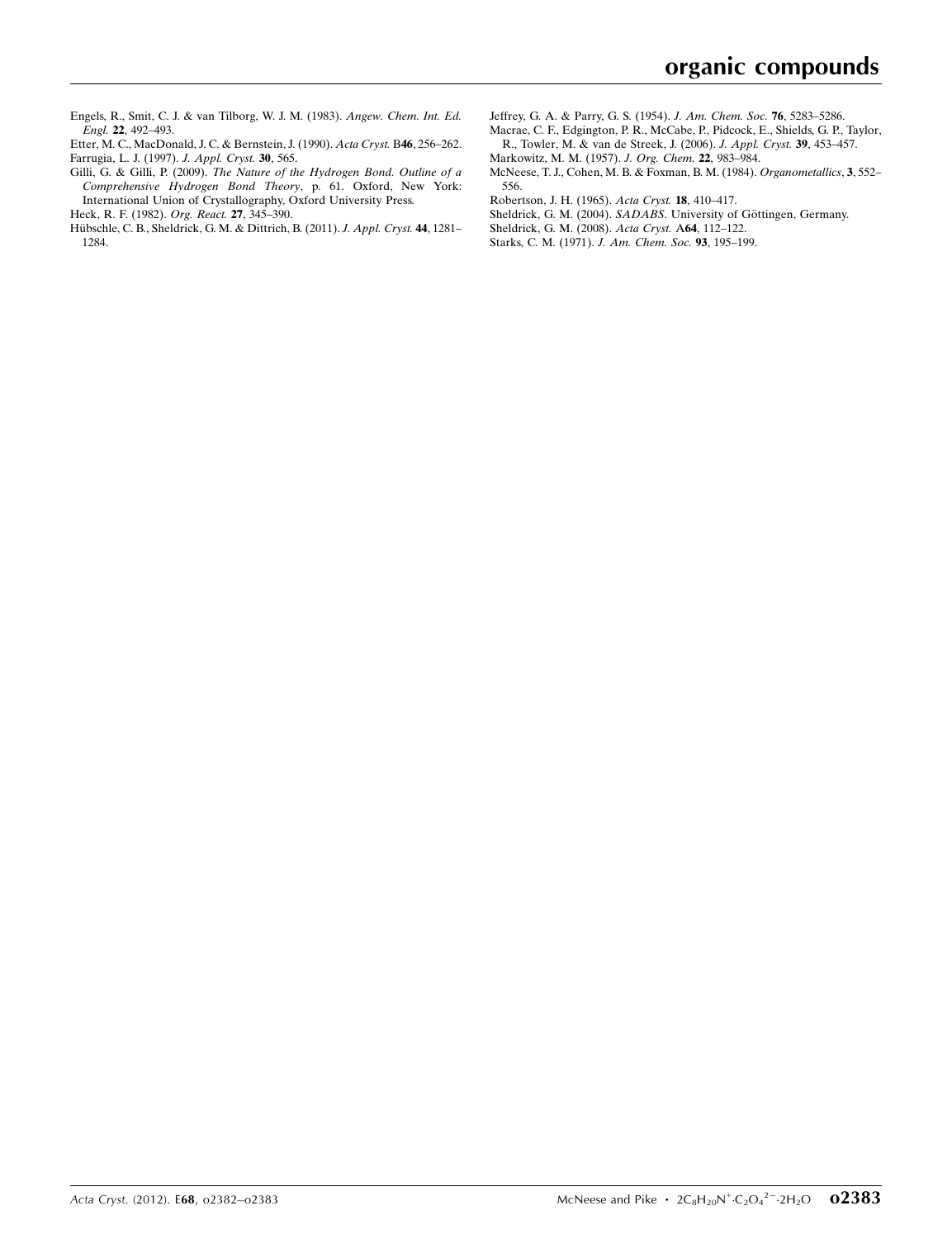# **supplementary materials**

*Acta Cryst.* (2012). E**68**, o2382–o2383 [doi:10.1107/S160053681203022X]

## **Bis(tetraethylammonium) oxalate dihydrate**

### **Timothy J. McNeese and Robert D. Pike**

#### **Comment**

Tetraalkylammonium salts are important compounds as phase-transfer catalysts (Starks, 1971), as electrolytes in electrochemical studies (Barthel & Kunz, 1988), in organic Heck-type synthetic reactions (Heck, 1982), and in preparing and isolating polynuclear organometallic complexes (McNeese *et al.*, 1984). A procedure for synthesizing quaternary ammonium salts involves neutralization of a tetraalkylammonium hydroxide with the acid of the desired anion (Markowitz, 1957).

The title compound,  $(Et_4N)_2C_2O_4.2H_2O$ , synthesized by reaction of  $Et_4NOH$  and  $H_2C_2O_4.2H_2O$  in a 2:1 mole ratio, is deliquescent and rapidly absorbs moisture from air. Previously prepared and used *in situ* or as a noncrystalline solid, it has been employed as a reductant in aprotic electrochemical cells (Engels *et al.*, 1983) and in the synthesis of oxalatecontaining organometallic complexes (Diop *et al.*, 1997; Demadis & Coucouvanis, 1995; Darensbourg *et al.*, 1992).

Oxalate bond distances (C—C and C—O) and angles (O—C—O and O—C—C) are comparable to other reported oxalate salts containing NH<sub>4</sub><sup>+</sup> and alkali metal ions. The oxalate ion is planar in Li<sub>2</sub>C<sub>2</sub>O<sub>4</sub> (Beagley & Small, 1964) and  $Na_2C_2O_4$  (Jeffrey & Parry, 1954), but the dihedral angle between planes of symmetrical carboxylate groups of the oxalate fragment is 26.6° in  $(NH_4)_2C_2O_4H_2O$  (Robertson, 1965). The directional character of the hydrogen bonding pattern in the monohydrate is believed responsible for the observed non-planar stereochemistry of the oxalate ion. A dihedral angle of 64.37 (2)<sup>°</sup> is present in the title compound (Fig. 1). The non-planarity of the oxalate ion is maintained by moderate hydrogen bonds (Table 1) that link the oxygen atoms of the oxalate ion and the water molecules into a ring motif *R*<sup>4</sup> 4(12) (Etter *et al.*, 1990). (For the classification of the hydrogen bonds, see Gilli & Gilli, 2009). In addition, there are also present weak C-H···O interactions in the structure (Tab. 1). Fig. 2 illustrates the packing diagram for the structure of the title compound.

#### **Experimental**

An aqueous 35 weight percent solution of Et<sub>4</sub>NOH (6.69 g, 15.9 mmol OH) was added by syringe to a 50-ml Schlenk tube containing a 20-ml CH<sub>3</sub>CN solution of H<sub>2</sub>C<sub>2</sub>O<sub>4</sub>.2H<sub>2</sub>O (1.00 g, 7.93 mmol). The colorless solution was stirred under argon for 15 min followed by solvent removal under reduced pressure. Hot tetrahydrofuran (25 ml) was added to the greasy solid, the mixture was stirred for 10 min, and the solution was decanted from the product. The deliquescent white solid was dried under vacuum and crystallized from CH3CN/ THF. Yield: 1.98 g (65%). IR (*υ*(CO), CH3CN) 1565(*s*) cm-1. Oxalate was confirmed by the blue ring resorcinol test (Chernoff, 1920). The analyzed crystal was rapidly transferred from vacuum to a 100 K stream of dry air for X-ray analysis.

#### **Refinement**

Data were refined against  $F^2$ . Because of the relatively high  $R_{int}$  the determination of the absolute structure turned out to be meaningless and therefore 1509 Friedel pairs have been merged. All the hydrogen atoms appeared in the difference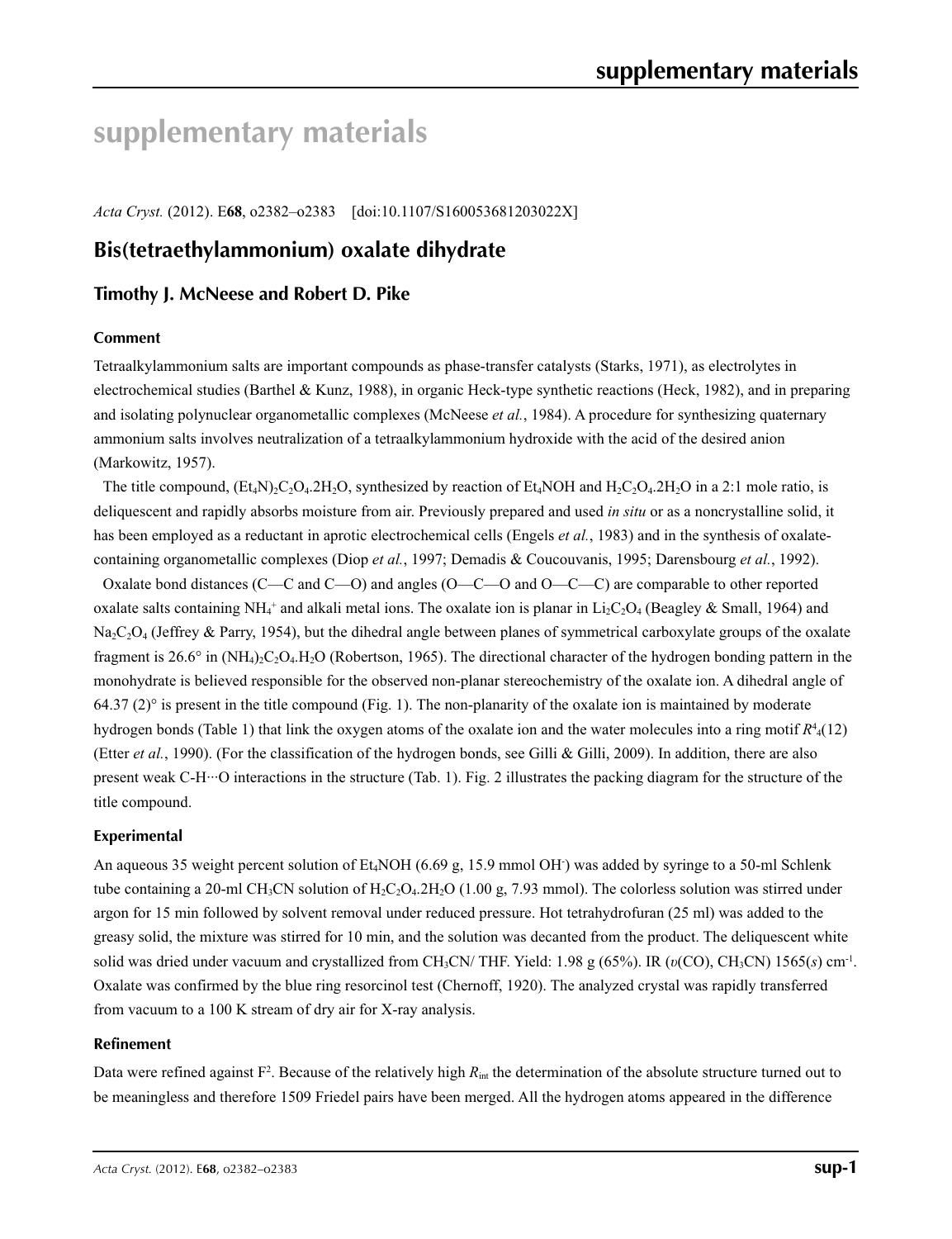electron density map, nevertheless, those pertinent to the methyl and the methylene carbons were situated into the idealized positions and refined in the riding atom formalism. The positional parameters of the water hydrogens were refined freely. The applied constraints:  $C_{\text{methyl}}-H_{\text{methyl}}=0.98$ ,  $C_{\text{methylene}}-H_{\text{methylene}}=0.99$  Å.  $U_{\text{iso}}(H_{\text{methylene}}) = 1.2U_{\text{eq}}(C_{\text{methylene}})$ ,  $U_{\text{iso}}(H_{\text{methyl}}) = 1.5U_{\text{eq}}(C_{\text{methyl}}), U_{\text{iso}}(H_{\text{water}}) = 1.5U_{\text{eq}}(O_{\text{water}}).$ 

#### **Computing details**

Data collection: *APEX2* (Bruker, 2004); cell refinement: *SAINT*-*Plus* (Bruker, 2004); data reduction: *SAINT*-*Plus* (Bruker, 2004); program(s) used to solve structure: *SHELXS97* (Sheldrick, 2008); program(s) used to refine structure: *SHELXLE* (Hübschle *et al.*, 2011); molecular graphics: *ORTEP*-*3* (Farrugia, 1997) and *Mercury* (Macrae *et al.*, 2006); software used to prepare material for publication: *SHELXL97* (Sheldrick, 2008).



#### **Figure 1**

Ellipsoid plot of the title molecules. Displacement ellipsoids are drawn at the 50% probability level.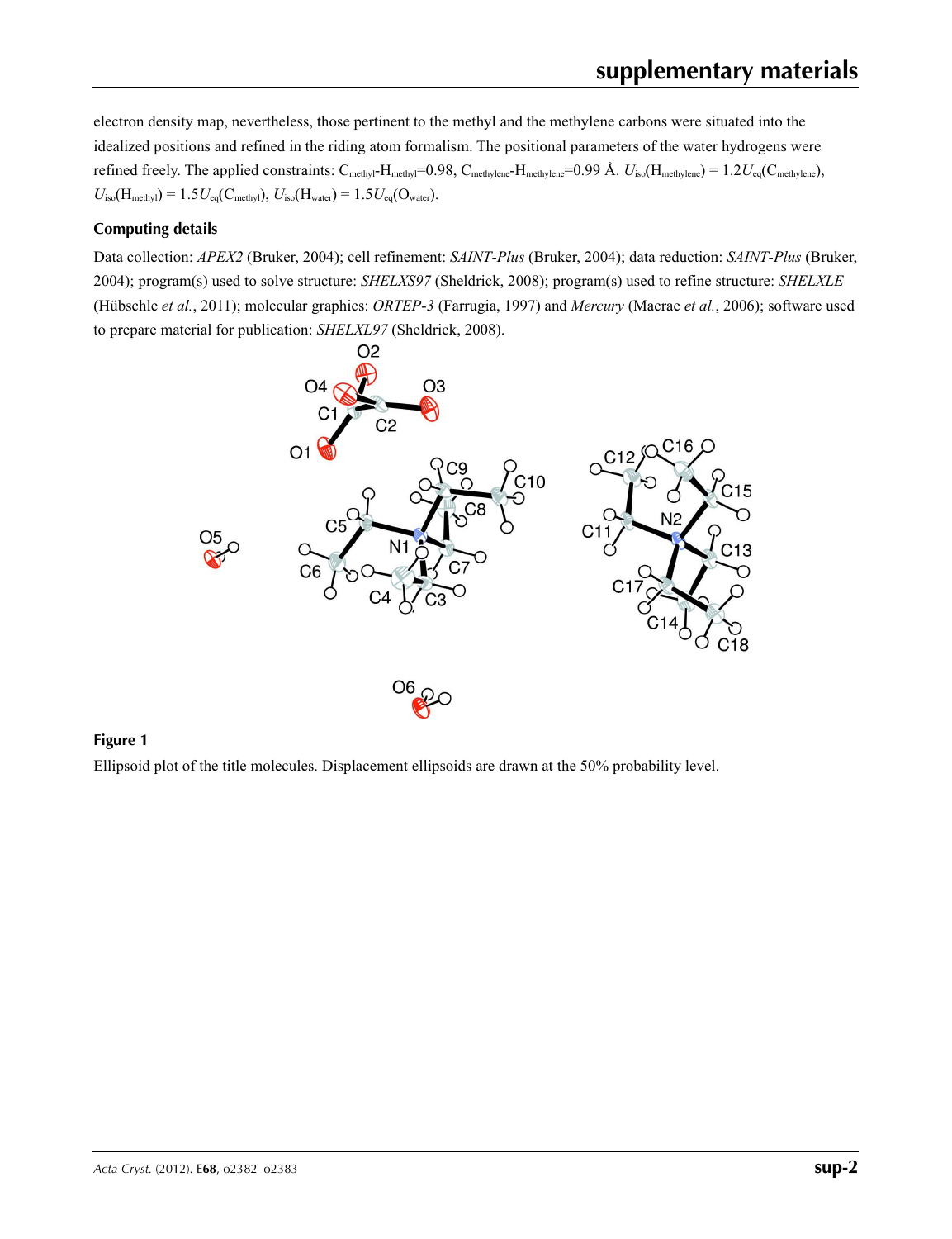

### **Figure 2**

*Mercury* (Macrae *et al.*, 2006) packing diagram of the title compound viewed down the *b* axis.

#### **Bis(tetraethylammonium) oxalate dihydrate**

*Crystal data*

 $2C_8H_{20}N^+$ · $C_2O_4^2$ <sup>-</sup>· $2H_2O$  $M_r$  = 384.55 Orthorhombic, *Pca*21 Hall symbol: P 2c -2ac  $a = 19.9302$  (4) Å  $b = 7.6627(1)$  Å  $c = 14.3253(3)$  Å  $V = 2187.75$  (7) Å<sup>3</sup>  $Z = 4$ 

### *Data collection*

Bruker SMART APEXII CCD diffractometer Radiation source: fine-focus sealed tube Graphite monochromator *ω* and *ψ* scans Absorption correction: multi-scan (*SADABS*; Sheldrick, 2004)  $T_{\text{min}} = 0.808, T_{\text{max}} = 0.966$ 

#### *Refinement*

Refinement on *F*<sup>2</sup> Least-squares matrix: full  $R[F^2 > 2\sigma(F^2)] = 0.031$  $wR(F^2) = 0.081$ *S* = 1.07

 $F(000) = 856$  $D_x = 1.168$  Mg m<sup>-3</sup> Cu *Kα* radiation, *λ* = 1.54178 Å Cell parameters from 6094 reflections  $\theta$  = 3.8–68.4°  $\mu = 0.70$  mm<sup>-1</sup>  $T = 100 K$ Plate, colorless  $0.32 \times 0.25 \times 0.05$  mm

17374 measured reflections 2026 independent reflections 1953 reflections with  $I > 2\sigma(I)$  $R_{\text{int}} = 0.067$  $\theta_{\text{max}} = 67.0^{\circ}, \theta_{\text{min}} = 4.4^{\circ}$  $h = -23 \rightarrow 23$  $k = -8 \rightarrow 9$  $l = -16 \rightarrow 16$ 

2026 reflections 256 parameters 1 restraint 152 constraints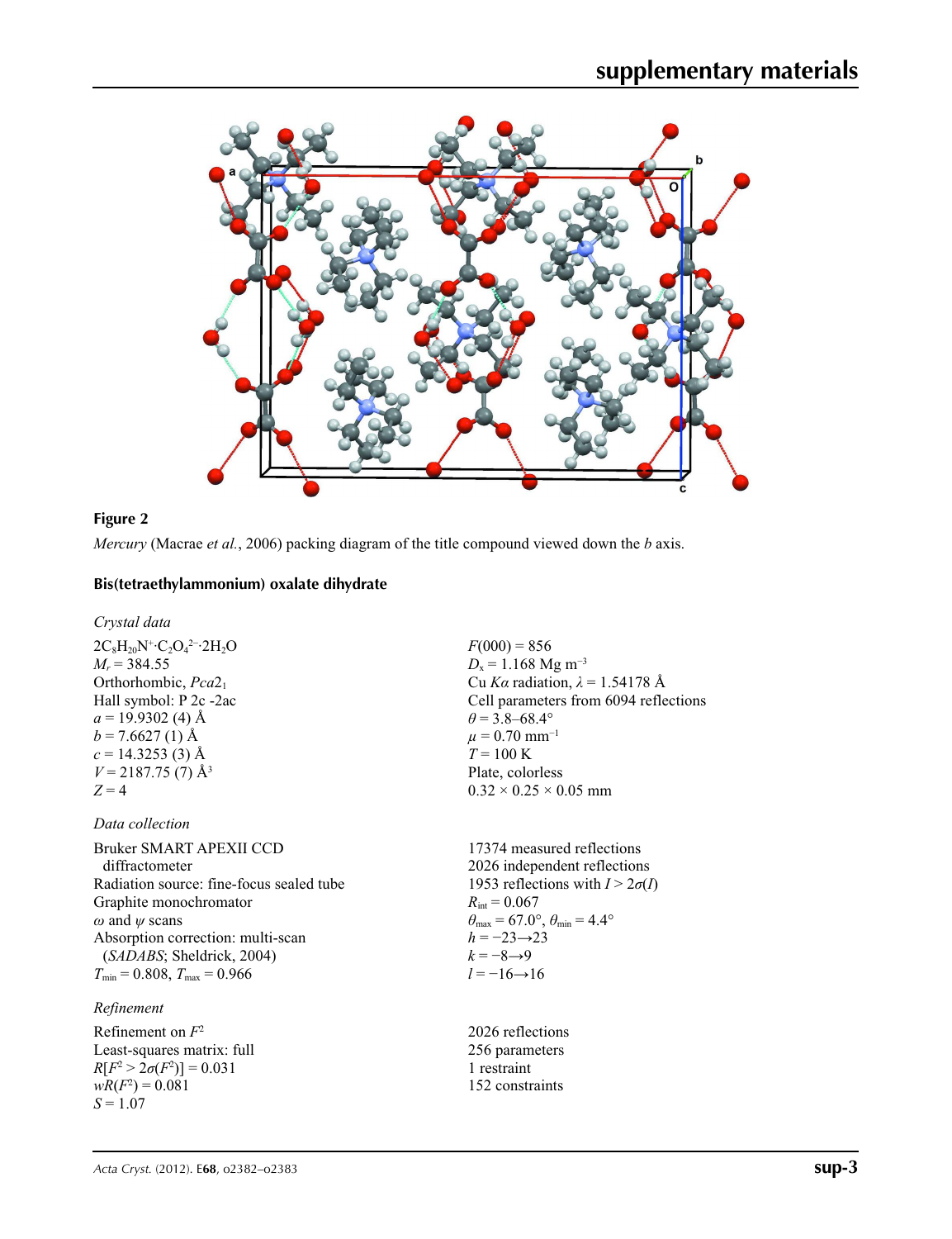| Primary atom site location: structure-invariant  | $w = 1/[\sigma^2(F_0^2) + (0.0468P)^2 + 0.3359P]$                   |
|--------------------------------------------------|---------------------------------------------------------------------|
| direct methods                                   | where $P = (F_o^2 + 2F_c^2)/3$                                      |
| Secondary atom site location: difference Fourier | $(\Delta/\sigma)_{\text{max}}$ < 0.001                              |
| map                                              | $\Delta\rho_{\text{max}}$ = 0.20 e Å <sup>-3</sup>                  |
| Hydrogen site location: difference Fourier map   | $\Delta \rho_{\rm min} = -0.16$ e Å <sup>-3</sup>                   |
| H atoms treated by a mixture of independent      | Extinction correction: SHELXLE (Hübschle et                         |
| and constrained refinement                       | al., 2011), $Fc^* = kFc[1+0.001xFc^2\lambda^3/sin(2\theta)]^{-1/4}$ |
|                                                  | Extinction coefficient: 0.0018 (3)                                  |
|                                                  |                                                                     |

#### *Special details*

**Geometry**. All e.s.d.'s (except the e.s.d. in the dihedral angle between two l.s. planes) are estimated using the full covariance matrix. The cell e.s.d.'s are taken into account individually in the estimation of e.s.d.'s in distances, angles and torsion angles; correlations between e.s.d.'s in cell parameters are only used when they are defined by crystal symmetry. An approximate (isotropic) treatment of cell e.s.d.'s is used for estimating e.s.d.'s involving l.s. planes.

**Refinement**. Refinement of  $F^2$  against ALL reflections. The weighted *R*-factor  $wR$  and goodness of fit *S* are based on  $F^2$ , conventional *R*-factors *R* are based on *F*, with *F* set to zero for negative  $F^2$ . The threshold expression of  $F^2 > \sigma(F^2)$  is used only for calculating *R*-factors(gt) *etc*. and is not relevant to the choice of reflections for refinement. *R*-factors based on *F*<sup>2</sup> are statistically about twice as large as those based on *F*, and *R*- factors based on ALL data will be even larger.

*Fractional atomic coordinates and isotropic or equivalent isotropic displacement parameters (Å<sup>2</sup>)* 

|                  | $\boldsymbol{x}$ | у         | $\boldsymbol{Z}$ | $U_{\rm iso}*/U_{\rm eq}$ |
|------------------|------------------|-----------|------------------|---------------------------|
| O <sub>1</sub>   | 0.44416(8)       | 0.9370(2) | 0.66940(11)      | 0.0260(4)                 |
| O2               | 0.54192(8)       | 1.0741(2) | 0.69474(11)      | 0.0245(4)                 |
| O <sub>3</sub>   | 0.53292(7)       | 0.8233(2) | 0.84977(11)      | 0.0263(4)                 |
| O <sub>4</sub>   | 0.44453(8)       | 0.9997(2) | 0.87126(11)      | 0.0254(4)                 |
| C1               | 0.49202(10)      | 0.9852(3) | 0.71976(14)      | 0.0162(4)                 |
| C2               | 0.48956(10)      | 0.9310(3) | 0.82269(14)      | 0.0167(4)                 |
| N1               | 0.52560(8)       | 0.5362(2) | 0.52871(12)      | 0.0155(4)                 |
| C <sub>3</sub>   | 0.48056(10)      | 0.3892(3) | 0.56294(15)      | 0.0191(4)                 |
| H <sub>3</sub> A | 0.4527           | 0.3484    | 0.5100           | $0.023*$                  |
| H3B              | 0.5092           | 0.2903    | 0.5826           | $0.023*$                  |
| C4               | 0.43481(12)      | 0.4368(3) | 0.64282(19)      | 0.0321(6)                 |
| H <sub>4</sub> A | 0.4618           | 0.4682    | 0.6975           | $0.048*$                  |
| H4B              | 0.4061           | 0.3369    | 0.6581           | $0.048*$                  |
| H <sub>4</sub> C | 0.4067           | 0.5363    | 0.6248           | $0.048*$                  |
| C <sub>5</sub>   | 0.48413(10)      | 0.6851(3) | 0.48890(15)      | 0.0194(4)                 |
| H <sub>5</sub> A | 0.4561           | 0.7342    | 0.5396           | $0.023*$                  |
| H5B              | 0.5151           | 0.7782    | 0.4678           | $0.023*$                  |
| C6               | 0.43882(13)      | 0.6362(3) | 0.40826(19)      | 0.0331(6)                 |
| H <sub>6</sub> A | 0.4200           | 0.7423    | 0.3804           | $0.050*$                  |
| H6B              | 0.4023           | 0.5620    | 0.4310           | $0.050*$                  |
| H <sub>6</sub> C | 0.4648           | 0.5726    | 0.3612           | $0.050*$                  |
| C7               | 0.57042(10)      | 0.4560(3) | 0.45509(15)      | 0.0191(4)                 |
| H7A              | 0.5418           | 0.4061    | 0.4053           | $0.023*$                  |
| H7B              | 0.5958           | 0.3587    | 0.4837           | $0.023*$                  |
| C8               | 0.61999(11)      | 0.5824(3) | 0.41095(17)      | 0.0267(5)                 |
| H <sub>8</sub> A | 0.6519           | 0.6226    | 0.4584           | $0.040*$                  |
| H8B              | 0.5956           | 0.6828    | 0.3854           | $0.040*$                  |
| H8C              | 0.6444           | 0.5233    | 0.3606           | $0.040*$                  |
| C9               | 0.56591(10)      | 0.6129(3) | 0.60804(14)      | 0.0180(4)                 |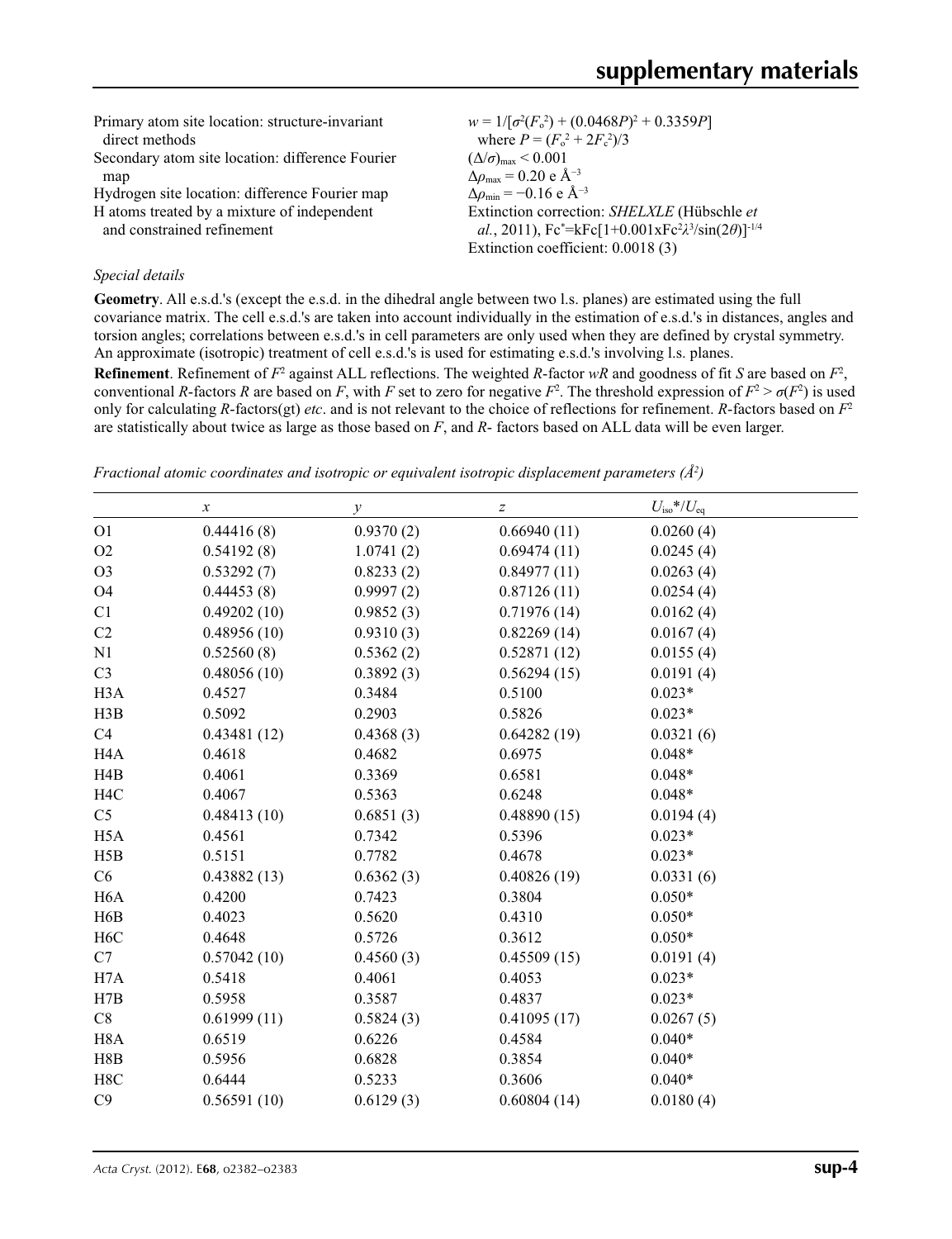| H <sub>9</sub> A  | 0.5347      | 0.6644       | 0.6542      | $0.022*$  |
|-------------------|-------------|--------------|-------------|-----------|
| H9B               | 0.5943      | 0.7084       | 0.5833      | $0.022*$  |
| C10               | 0.61047(11) | 0.4815(3)    | 0.65726(16) | 0.0231(5) |
| H10A              | 0.5836      | 0.3801       | 0.6759      | $0.035*$  |
| H10B              | 0.6303      | 0.5355       | 0.7128      | $0.035*$  |
| H10C              | 0.6463      | 0.4440       | 0.6149      | $0.035*$  |
| N2                | 0.74829(8)  | 0.0031(2)    | 0.76685(12) | 0.0164(4) |
| C11               | 0.72670(10) | 0.1585(3)    | 0.70941(15) | 0.0189(4) |
| H11A              | 0.6954      | 0.2301       | 0.7470      | $0.023*$  |
| H11B              | 0.7019      | 0.1160       | 0.6540      | $0.023*$  |
| C12               | 0.78410(11) | 0.2737(3)    | 0.67665(17) | 0.0257(5) |
| H12A              | 0.8076      | 0.3218       | 0.7310      | $0.039*$  |
| H12B              | 0.7663      | 0.3694       | 0.6386      | $0.039*$  |
| H12C              | 0.8154      | 0.2043       | 0.6392      | $0.039*$  |
| C13               | 0.79440(10) | $-0.1148(3)$ | 0.71088(15) | 0.0195(4) |
| H <sub>13</sub> A | 0.8343      | $-0.0467$    | 0.6918      | $0.023*$  |
| H13B              | 0.8100      | $-0.2106$    | 0.7518      | $0.023*$  |
| C14               | 0.76283(11) | $-0.1938(3)$ | 0.62449(16) | 0.0243(5) |
| H14A              | 0.7287      | $-0.2792$    | 0.6430      | $0.036*$  |
| H14B              | 0.7975      | $-0.2519$    | 0.5873      | $0.036*$  |
| H14C              | 0.7418      | $-0.1014$    | 0.5873      | $0.036*$  |
| C15               | 0.78792(10) | 0.0602(3)    | 0.85239(15) | 0.0204(4) |
| H <sub>15</sub> A | 0.8001      | $-0.0449$    | 0.8888      | $0.024*$  |
| H15B              | 0.8302      | 0.1154       | 0.8312      | $0.024*$  |
| C16               | 0.75169(11) | 0.1864(3)    | 0.91622(15) | 0.0247(5) |
| <b>H16A</b>       | 0.7430      | 0.2955       | 0.8827      | $0.037*$  |
| H16B              | 0.7796      | 0.2103       | 0.9711      | $0.037*$  |
| H16C              | 0.7090      | 0.1349       | 0.9362      | $0.037*$  |
| C17               | 0.68437(10) | $-0.0925(3)$ | 0.79498(14) | 0.0177(4) |
| H17A              | 0.6562      | $-0.0122$    | 0.8324      | $0.021*$  |
| H17B              | 0.6590      | $-0.1220$    | 0.7377      | $0.021*$  |
| C18               | 0.69534(10) | $-0.2576(3)$ | 0.85037(15) | 0.0213(4) |
| H18A              | 0.6519      | $-0.3112$    | 0.8646      | $0.032*$  |
| H18B              | 0.7187      | $-0.2296$    | 0.9087      | $0.032*$  |
| H18C              | 0.7226      | $-0.3391$    | 0.8138      | $0.032*$  |
| O <sub>5</sub>    | 0.38115(7)  | 0.9648(2)    | 0.03930(11) | 0.0216(3) |
| H1W               | 0.4148(16)  | 0.023(4)     | 0.547(3)    | $0.032*$  |
| H2W               | 0.4216(17)  | 0.071(4)     | 0.461(3)    | $0.032*$  |
| <b>O6</b>         | 0.39111(7)  | 0.0424(2)    | 0.50150(12) | 0.0235(3) |
| H3W               | 0.4112(17)  | 0.951(4)     | 0.082(3)    | $0.035*$  |
| H <sub>4</sub> W  | 0.4061(16)  | 0.968(4)     | $-0.009(3)$ | $0.035*$  |

*Atomic displacement parameters (Å2 )*

|                | $U^{11}$   | $I^{22}$   | $I^{\prime\prime}$ 33 | I/I <sup>2</sup> | $I/I^3$      | I/23         |
|----------------|------------|------------|-----------------------|------------------|--------------|--------------|
| O <sub>1</sub> | 0.0228(8)  | 0.0430(9)  | 0.0122(8)             | 0.0059(6)        | $-0.0052(6)$ | $-0.0044(7)$ |
| O <sub>2</sub> | 0.0276(8)  | 0.0317(8)  | 0.0143(8)             | $-0.0002(6)$     | 0.0056(6)    | 0.0056(6)    |
| O <sub>3</sub> | 0.0217(7)  | 0.0387(9)  | 0.0185(8)             | 0.0006(6)        | $-0.0022(6)$ | 0.0122(7)    |
| <b>O4</b>      | 0.0247(8)  | 0.0400(9)  | 0.0114(7)             | $-0.0035(7)$     | 0.0055(6)    | $-0.0047(6)$ |
| C <sub>1</sub> | 0.0175(10) | 0.0226(10) | 0.0085(9)             | 0.0064(7)        | 0.0016(8)    | $-0.0021(8)$ |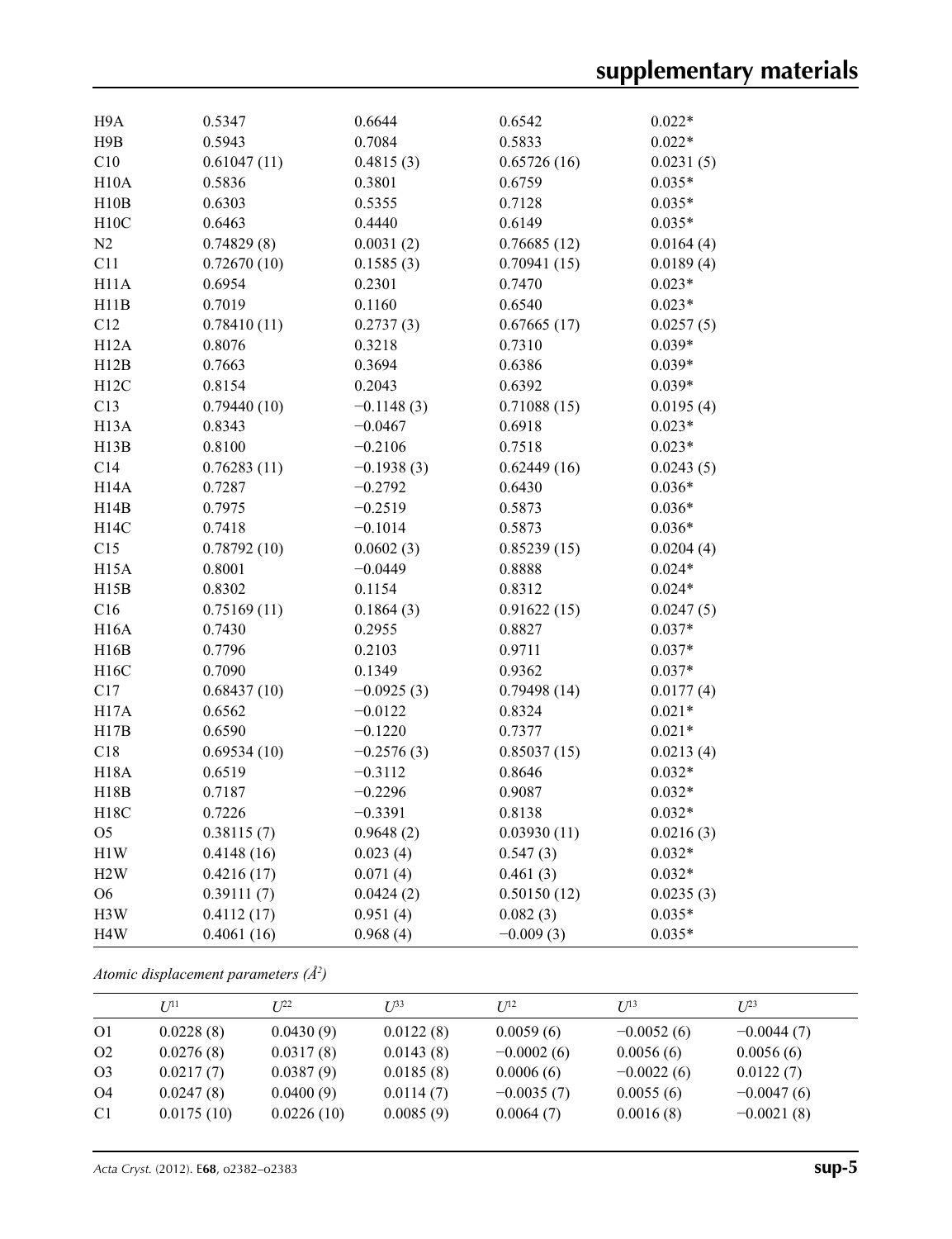| C <sub>2</sub> | 0.0128(9)  | 0.0265(10) | 0.0109(10) | $-0.0050(7)$  | $-0.0016(8)$  | 0.0008(8)     |
|----------------|------------|------------|------------|---------------|---------------|---------------|
| N1             | 0.0153(8)  | 0.0194(8)  | 0.0120(8)  | $-0.0007(7)$  | $-0.0004(7)$  | $-0.0002(6)$  |
| C <sub>3</sub> | 0.0176(9)  | 0.0211(10) | 0.0187(10) | $-0.0045(8)$  | $-0.0009(8)$  | 0.0010(8)     |
| C <sub>4</sub> | 0.0275(12) | 0.0354(13) | 0.0334(14) | $-0.0027(10)$ | 0.0150(11)    | 0.0028(10)    |
| C <sub>5</sub> | 0.0199(9)  | 0.0203(9)  | 0.0181(10) | 0.0036(7)     | $-0.0028(8)$  | 0.0008(8)     |
| C <sub>6</sub> | 0.0365(13) | 0.0322(12) | 0.0306(13) | 0.0062(10)    | $-0.0179(11)$ | $-0.0034(10)$ |
| C7             | 0.0188(10) | 0.0249(10) | 0.0134(10) | 0.0039(8)     | 0.0026(8)     | $-0.0021(8)$  |
| C8             | 0.0243(11) | 0.0342(11) | 0.0216(11) | 0.0024(9)     | 0.0090(9)     | 0.0016(9)     |
| C9             | 0.0172(9)  | 0.0242(10) | 0.0125(10) | $-0.0029(8)$  | $-0.0015(8)$  | $-0.0014(8)$  |
| C10            | 0.0226(11) | 0.0291(11) | 0.0176(11) | $-0.0012(8)$  | $-0.0068(9)$  | 0.0012(9)     |
| N2             | 0.0121(7)  | 0.0252(9)  | 0.0119(8)  | $-0.0003(7)$  | $-0.0011(7)$  | 0.0019(7)     |
| C11            | 0.0161(9)  | 0.0250(10) | 0.0156(9)  | 0.0006(8)     | $-0.0026(8)$  | 0.0053(9)     |
| C12            | 0.0217(10) | 0.0316(11) | 0.0239(11) | $-0.0041(9)$  | $-0.0012(9)$  | 0.0084(9)     |
| C13            | 0.0141(9)  | 0.0296(10) | 0.0149(10) | 0.0031(8)     | 0.0032(8)     | 0.0019(9)     |
| C14            | 0.0239(11) | 0.0331(11) | 0.0159(10) | 0.0019(8)     | 0.0035(8)     | $-0.0017(9)$  |
| C15            | 0.0171(9)  | 0.0300(11) | 0.0140(10) | 0.0002(8)     | $-0.0055(8)$  | 0.0014(8)     |
| C16            | 0.0249(10) | 0.0346(11) | 0.0146(10) | $-0.0017(9)$  | $-0.0041(8)$  | $-0.0032(9)$  |
| C17            | 0.0120(9)  | 0.0279(11) | 0.0132(10) | $-0.0013(8)$  | 0.0007(7)     | 0.0008(8)     |
| C18            | 0.0216(10) | 0.0296(11) | 0.0128(10) | $-0.0006(8)$  | 0.0014(8)     | 0.0014(8)     |
| O <sub>5</sub> | 0.0169(7)  | 0.0371(8)  | 0.0109(7)  | $-0.0003(6)$  | 0.0004(7)     | 0.0001(6)     |
| O <sub>6</sub> | 0.0195(8)  | 0.0351(8)  | 0.0159(8)  | 0.0004(6)     | $-0.0043(7)$  | 0.0009(7)     |
|                |            |            |            |               |               |               |

*Geometric parameters (Å, º)*

| $O1 - C1$  | 1.252(3) | $N2 - C11$   | 1.510(3) |
|------------|----------|--------------|----------|
| $O2-C1$    | 1.258(3) | $N2 - C13$   | 1.518(3) |
| $O3-C2$    | 1.256(3) | $N2 - C15$   | 1.522(3) |
| $O4-C2$    | 1.252(3) | $N2 - C17$   | 1.524(2) |
| $C1-C2$    | 1.533(3) | $C11 - C12$  | 1.520(3) |
| $N1 - C9$  | 1.511(2) | $C11 - H11A$ | 0.9900   |
| $N1 - C7$  | 1.513(2) | $C11 - H11B$ | 0.9900   |
| $N1 - C5$  | 1.520(3) | $C12 - H12A$ | 0.9800   |
| $N1 - C3$  | 1.522(3) | $C12 - H12B$ | 0.9800   |
| $C3-C4$    | 1.508(3) | $C12 - H12C$ | 0.9800   |
| $C3 - H3A$ | 0.9900   | $C13 - C14$  | 1.514(3) |
| $C3 - H3B$ | 0.9900   | $C13 - H13A$ | 0.9900   |
| $C4 - H4A$ | 0.9800   | $C13 - H13B$ | 0.9900   |
| $C4 - H4B$ | 0.9800   | $C14 - H14A$ | 0.9800   |
| $C4 - H4C$ | 0.9800   | $C14 - H14B$ | 0.9800   |
| $C5-C6$    | 1.514(3) | $C14 - H14C$ | 0.9800   |
| $C5 - H5A$ | 0.9900   | $C15 - C16$  | 1.514(3) |
| $C5 - H5B$ | 0.9900   | $C15 - H15A$ | 0.9900   |
| $C6 - H6A$ | 0.9800   | $C15 - H15B$ | 0.9900   |
| $C6 - H6B$ | 0.9800   | $C16 - H16A$ | 0.9800   |
| $C6 - H6C$ | 0.9800   | $C16 - H16B$ | 0.9800   |
| $C7-C8$    | 1.521(3) | C16-H16C     | 0.9800   |
| $C7 - H7A$ | 0.9900   | $C17 - C18$  | 1.509(3) |
| $C7 - H7B$ | 0.9900   | $C17 - H17A$ | 0.9900   |
| $C8 - H8A$ | 0.9800   | $C17 - H17B$ | 0.9900   |
| $C8 - H8B$ | 0.9800   | $C18 - H18A$ | 0.9800   |
|            |          |              |          |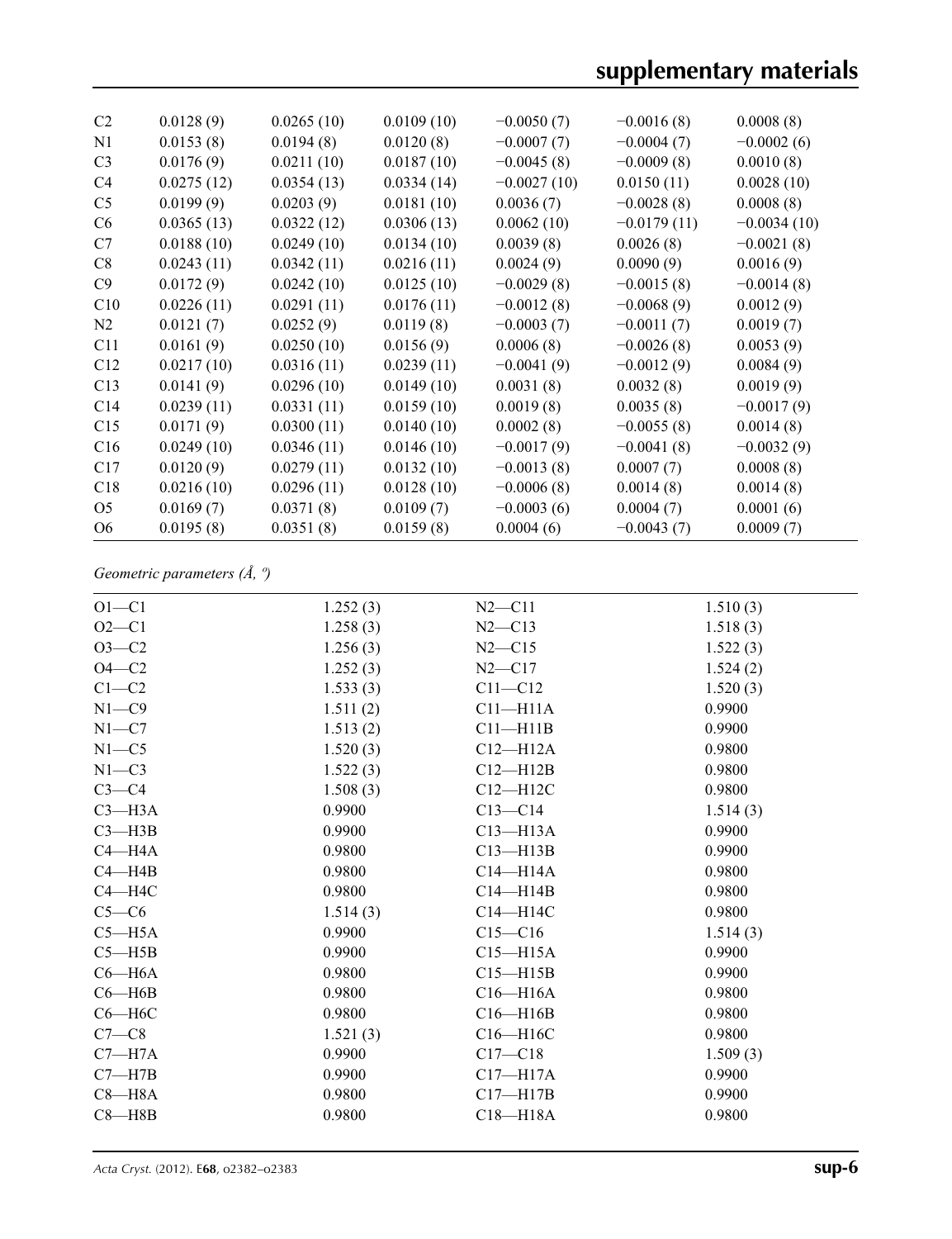| $C8 - H8C$       | 0.9800     | $C18 - H18B$          | 0.9800     |
|------------------|------------|-----------------------|------------|
| $C9 - C10$       | 1.517(3)   | C18-H18C              | 0.9800     |
| $C9 - H9A$       | 0.9900     | $O5 - H3W$            | 0.87(4)    |
| $C9 - H9B$       | 0.9900     | $O5 - H4W$            | 0.86(4)    |
| $C10 - H10A$     | 0.9800     | $O6 - H1W$            | 0.82(4)    |
| $C10 - H10B$     | 0.9800     | $O6 - H2W$            | 0.87(4)    |
| $C10 - H10C$     | 0.9800     |                       |            |
|                  |            |                       |            |
| $O1 - C1 - O2$   | 126.7(2)   | H10A-C10-H10C         | 109.5      |
| $O1 - C1 - C2$   | 116.77(19) | H10B-C10-H10C         | 109.5      |
| $O2 - C1 - C2$   | 116.50(18) | $C11 - N2 - C13$      | 110.73(16) |
| $O4 - C2 - O3$   | 126.7(2)   | $C11 - N2 - C15$      | 111.11(16) |
| $O4 - C2 - C1$   | 116.34(18) | $C13 - N2 - C15$      | 106.39(15) |
| $O3-C2-C1$       | 116.95(18) | $C11 - N2 - C17$      | 106.56(15) |
| $C9 - N1 - C7$   | 111.62(15) | $C13 - N2 - C17$      | 111.08(16) |
| $C9 - N1 - C5$   | 106.21(16) | $C15 - N2 - C17$      | 111.05(16) |
| $C7 - N1 - C5$   | 111.38(16) | $N2 - C11 - C12$      | 114.34(16) |
| $C9 - N1 - C3$   | 111.07(16) | $N2$ –C11–H11A        | 108.7      |
| $C7 - N1 - C3$   | 105.78(16) | $C12 - C11 - H11A$    | 108.7      |
| $C5-M1-C3$       | 110.86(15) | $N2 - C11 - H11B$     | 108.7      |
| $C4-C3-N1$       | 114.95(18) | $C12-C11-H11B$        | 108.7      |
| $C4-C3-H3A$      | 108.5      | $H11A - C11 - H11B$   | 107.6      |
| $N1-C3-H3A$      | 108.5      | $C11 - C12 - H12A$    | 109.5      |
| $C4-C3-H3B$      | 108.5      | $C11-C12-H12B$        | 109.5      |
| $N1-C3-H3B$      | 108.5      | $H12A - C12 - H12B$   | 109.5      |
| $H3A - C3 - H3B$ | 107.5      | $C11-C12-H12C$        | 109.5      |
| $C3-C4-H4A$      | 109.5      | H12A-C12-H12C         | 109.5      |
| $C3-C4-HAB$      | 109.5      |                       | 109.5      |
|                  | 109.5      | $H12B - C12 - H12C$   |            |
| HA—C4—H4B        |            | $C14 - C13 - N2$      | 114.72(16) |
| $C3-C4-H4C$      | 109.5      | $C14 - C13 - H13A$    | 108.6      |
| H4A-C4-H4C       | 109.5      | $N2$ — $C13$ — $H13A$ | 108.6      |
| $H4B - C4 - H4C$ | 109.5      | $C14-C13-H13B$        | 108.6      |
| $C6-C5-N1$       | 115.14(17) | $N2 - C13 - H13B$     | 108.6      |
| $C6-C5-H5A$      | 108.5      | H13A-C13-H13B         | 107.6      |
| $N1-C5-H5A$      | 108.5      | $C13-C14-H14A$        | 109.5      |
| $C6-C5-H5B$      | 108.5      | $C13 - C14 - H14B$    | 109.5      |
| $N1-C5-H5B$      | 108.5      | H14A-C14-H14B         | 109.5      |
| $H5A - C5 - H5B$ | 107.5      | C13-C14-H14C          | 109.5      |
| $C5-C6-H6A$      | 109.5      | H14A-C14-H14C         | 109.5      |
| $C5-C6-H6B$      | 109.5      | H14B-C14-H14C         | 109.5      |
| $H6A - C6 - H6B$ | 109.5      | $C16-C15-N2$          | 114.97(16) |
| $C5-C6-H6C$      | 109.5      | $C16-C15-H15A$        | 108.5      |
| $H6A - C6 - H6C$ | 109.5      | $N2 - C15 - H15A$     | 108.5      |
| Н6В-С6-Н6С       | 109.5      | $C16-C15-H15B$        | 108.5      |
| $N1-C7-C8$       | 114.48(17) | $N2 - C15 - H15B$     | 108.5      |
| $N1-C7-H7A$      | 108.6      | $H15A - C15 - H15B$   | 107.5      |
| $C8-C7-H7A$      | 108.6      | $C15-C16-H16A$        | 109.5      |
| $N1-C7-H7B$      | 108.6      | $C15-C16-H16B$        | 109.5      |
| $C8-C7-H7B$      | 108.6      | H16A-C16-H16B         | 109.5      |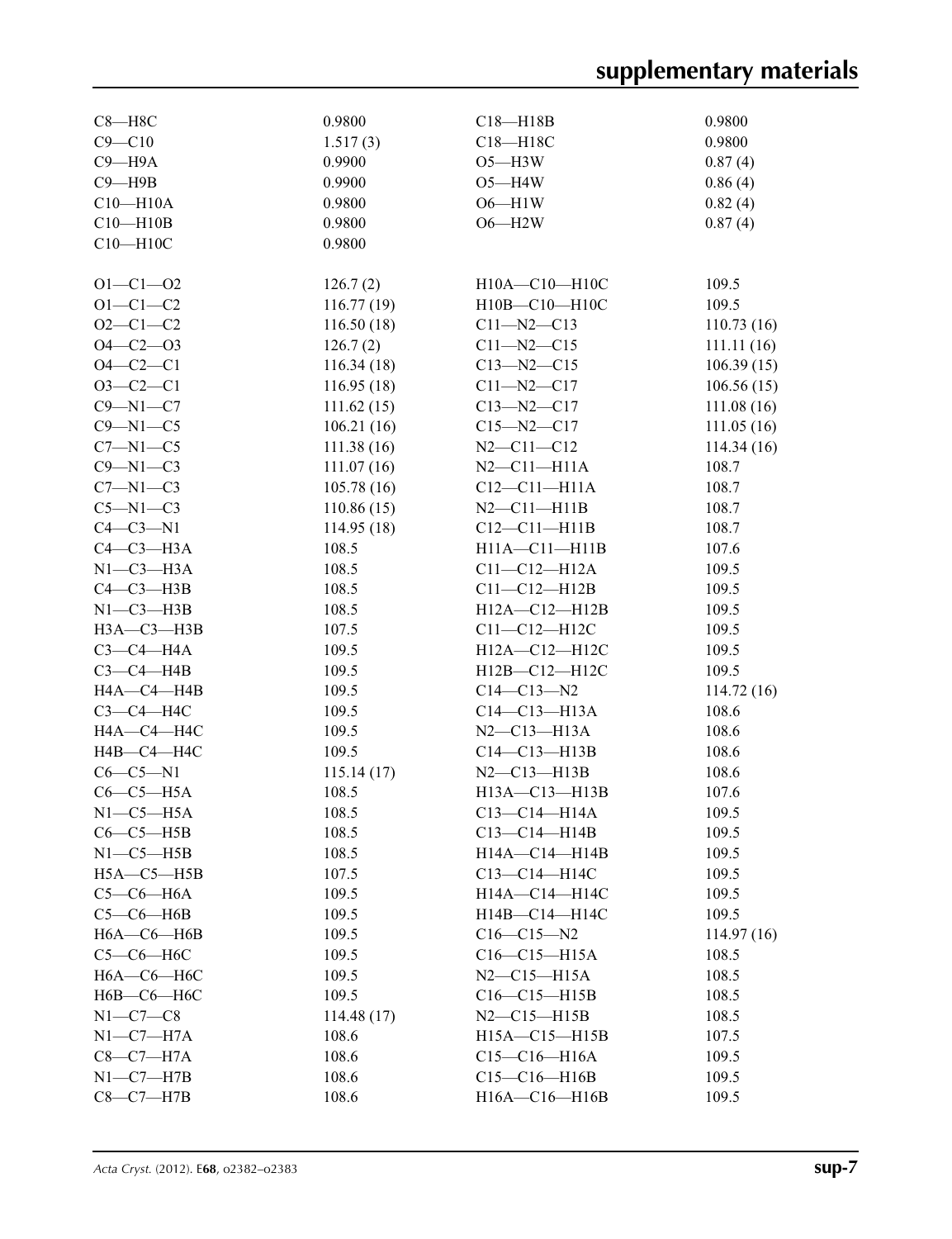| $H7A - C7 - H7B$     | 107.6         | $C15-C16-H16C$         | 109.5      |
|----------------------|---------------|------------------------|------------|
| $C7-C8-H8A$          | 109.5         | H16A-C16-H16C          | 109.5      |
| $C7-C8$ —H8B         | 109.5         | H16B-C16-H16C          | 109.5      |
| $H8A - C8 - H8B$     | 109.5         | $C18 - C17 - N2$       | 114.90(16) |
| $C7-C8-H8C$          | 109.5         | $C18 - C17 - H17A$     | 108.5      |
| H8A-C8-H8C           | 109.5         | $N2 - C17 - H17A$      | 108.5      |
| H8B-C8-H8C           | 109.5         | $C18 - C17 - H17B$     | 108.5      |
| $N1 - C9 - C10$      | 113.75(17)    | $N2$ — $C17$ — $H17B$  | 108.5      |
| $N1-C9-H9A$          | 108.8         | H17A-C17-H17B          | 107.5      |
| $C10-C9-H9A$         | 108.8         | $C17 - C18 - H18A$     | 109.5      |
| $N1-C9-$ H9B         | 108.8         | $C17 - C18 - H18B$     | 109.5      |
| $C10-C9-$ H9B        | 108.8         | H18A-C18-H18B          | 109.5      |
| Н9А-С9-Н9В           | 107.7         | C17-C18-H18C           | 109.5      |
| $C9 - C10 - H10A$    | 109.5         | H18A-C18-H18C          | 109.5      |
| C9-C10-H10B          | 109.5         | H18B-C18-H18C          | 109.5      |
| H10A-C10-H10B        | 109.5         | $H3W$ —O5—H4W          | 100(3)     |
| C9-C10-H10C          | 109.5         | H1W-06-H2W             | 100(3)     |
|                      |               |                        |            |
| $O1 - C1 - C2 - O4$  | $-67.8(3)$    | $C5 - N1 - C9 - C10$   | 179.55(17) |
| $O2 - C1 - C2 - O4$  | 111.9(2)      | $C3 - N1 - C9 - C10$   | 58.9(2)    |
| $O1 - C1 - C2 - O3$  | 112.5(2)      | $C13 - N2 - C11 - C12$ | $-60.6(2)$ |
| $O2-C1-C2-O3$        | $-67.8(3)$    | $C15 - N2 - C11 - C12$ | 57.4(2)    |
| $C9 - N1 - C3 - C4$  | 54.2(2)       | $C17 - N2 - C11 - C12$ | 178.52(18) |
| $C7 - N1 - C3 - C4$  | 175.46(18)    | $C11 - N2 - C13 - C14$ | $-62.2(2)$ |
| $C5 - N1 - C3 - C4$  | $-63.7(2)$    | $C15 - N2 - C13 - C14$ | 176.99(17) |
| $C9 - N1 - C5 - C6$  | $-179.36(19)$ | $C17 - N2 - C13 - C14$ | 56.0(2)    |
| $C7 - N1 - C5 - C6$  | 58.9(2)       | $C11 - N2 - C15 - C16$ | 56.9(2)    |
| $C3-M1-C5-C6$        | $-58.6(2)$    | $C13 - N2 - C15 - C16$ | 177.47(17) |
| $C9 - N1 - C7 - C8$  | $-59.2(2)$    | $C17 - N2 - C15 - C16$ | $-61.6(2)$ |
| $C5 - N1 - C7 - C8$  | 59.3(2)       | $C11 - N2 - C17 - C18$ | 177.74(17) |
| $C3 - N1 - C7 - C8$  | 179.88(18)    | $C13 - N2 - C17 - C18$ | 57.1(2)    |
| $C7 - N1 - C9 - C10$ | $-58.9(2)$    | $C15 - N2 - C17 - C18$ | $-61.1(2)$ |

## *Hydrogen-bond geometry (Å, º)*

| $D$ —H… $A$                          | $D - H$ | $H \cdots A$ | $D \cdots A$ | $D$ —H… $A$ |
|--------------------------------------|---------|--------------|--------------|-------------|
| $O6 - H1 W \cdots O1^i$              | 0.82(4) | 1.96(4)      | 2.749(2)     | 161(3)      |
| $O6$ —H2 $W \cdots O3$ <sup>ii</sup> | 0.87(4) | 2.00(4)      | 2.842(2)     | 162(3)      |
| $O5 - H3W \cdots O2$ <sup>iii</sup>  | 0.86(4) | 1.88(4)      | 2.720(2)     | 166(4)      |
| $O5 - H4W \cdots O4^{\rm iv}$        | 0.85(4) | 1.89(4)      | 2.732(2)     | 167(3)      |
| $C3$ —H $3B$ …O2 <sup>i</sup>        | 0.99    | 2.40         | 3.300(3)     | 151         |
| $C5 - H5A \cdot 01$                  | 0.99    | 2.43         | 3.324(3)     | 149         |
| $C5$ —H5B…O4iii                      | 0.99    | 2.34         | 3.270(3)     | 157         |
| $C7 - H7A \cdots O3^{ii}$            | 0.99    | 2.44         | 3.332(3)     | 150         |
| $C8$ —H $8B$ …O4iii                  | 0.98    | 2.57         | 3.497(3)     | 158         |
| $C10-H10A\cdots O2^i$                | 0.98    | 2.50         | 3.450(3)     | 162         |
| $C11 - H11B \cdots O5^v$             | 0.99    | 2.41         | 3.384(3)     | 167         |
| $C13 - H13A \cdots O1^{vi}$          | 0.99    | 2.37         | 3.334(3)     | 165         |
| $C15 - H15B \cdots O4$ <sup>vi</sup> | 0.99    | 2.51         | 3.166(3)     | 124         |
|                                      |         |              |              |             |